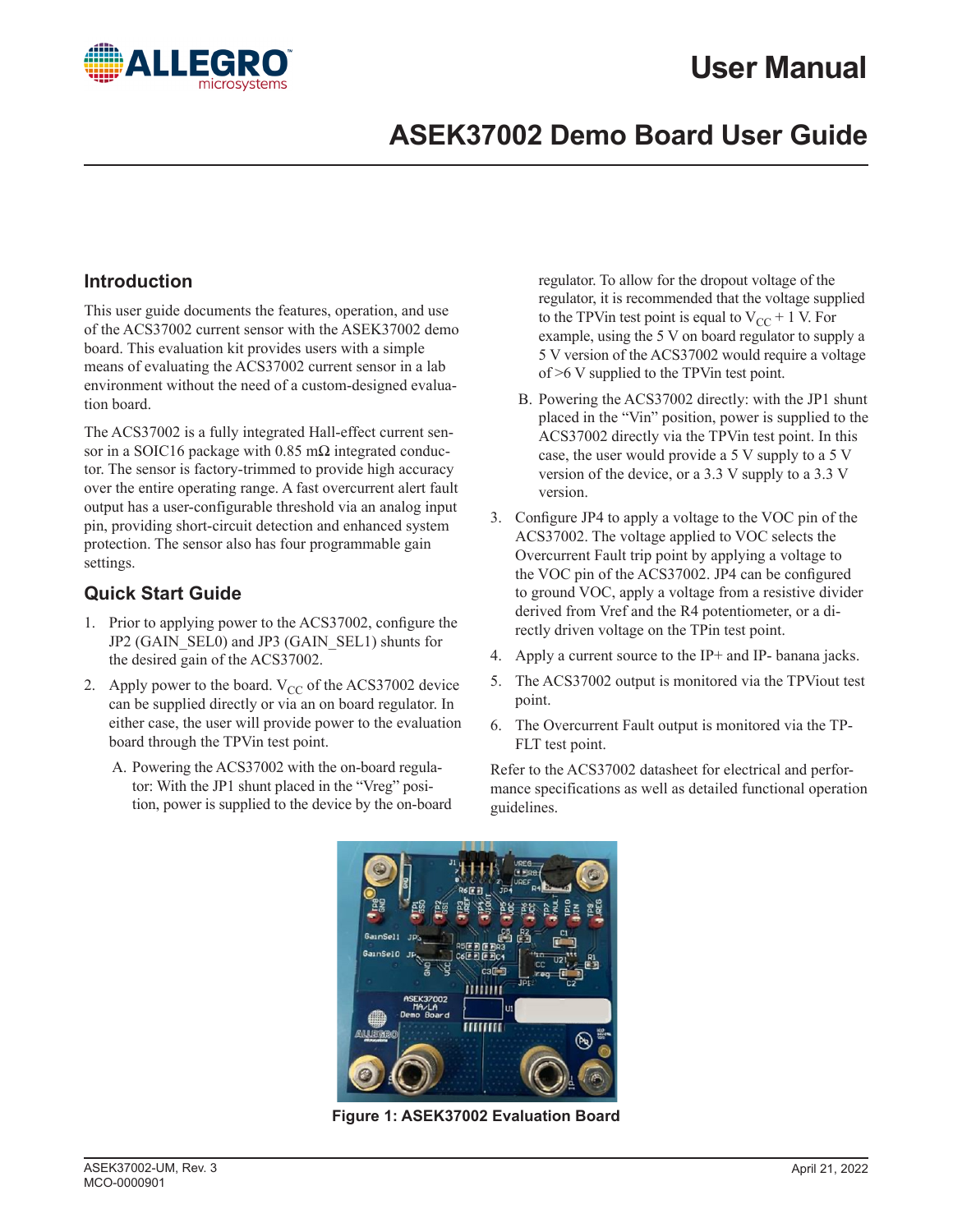#### **ASEK37002 Schematic**

The schematic for the ASEK37002 is shown in Figure 2. Boards will vary based on the version of the ACS37002 populated in the board and which a regulator is required to supply power to the ACS37002 (3.3 V or 5 V). These differences are reflected in the BOM (bill of materials).



**Figure 2: ASEK37002 Schematic**

#### **PCB Layout**

The ASEK37002 demo board consists of two layers. Top and bottom layers are shown in Figure 3 and Figure 4, respectively.





**Figure 3: ASEK37002 Top Layer Figure 4: ASEK37002 Bottom Layer**

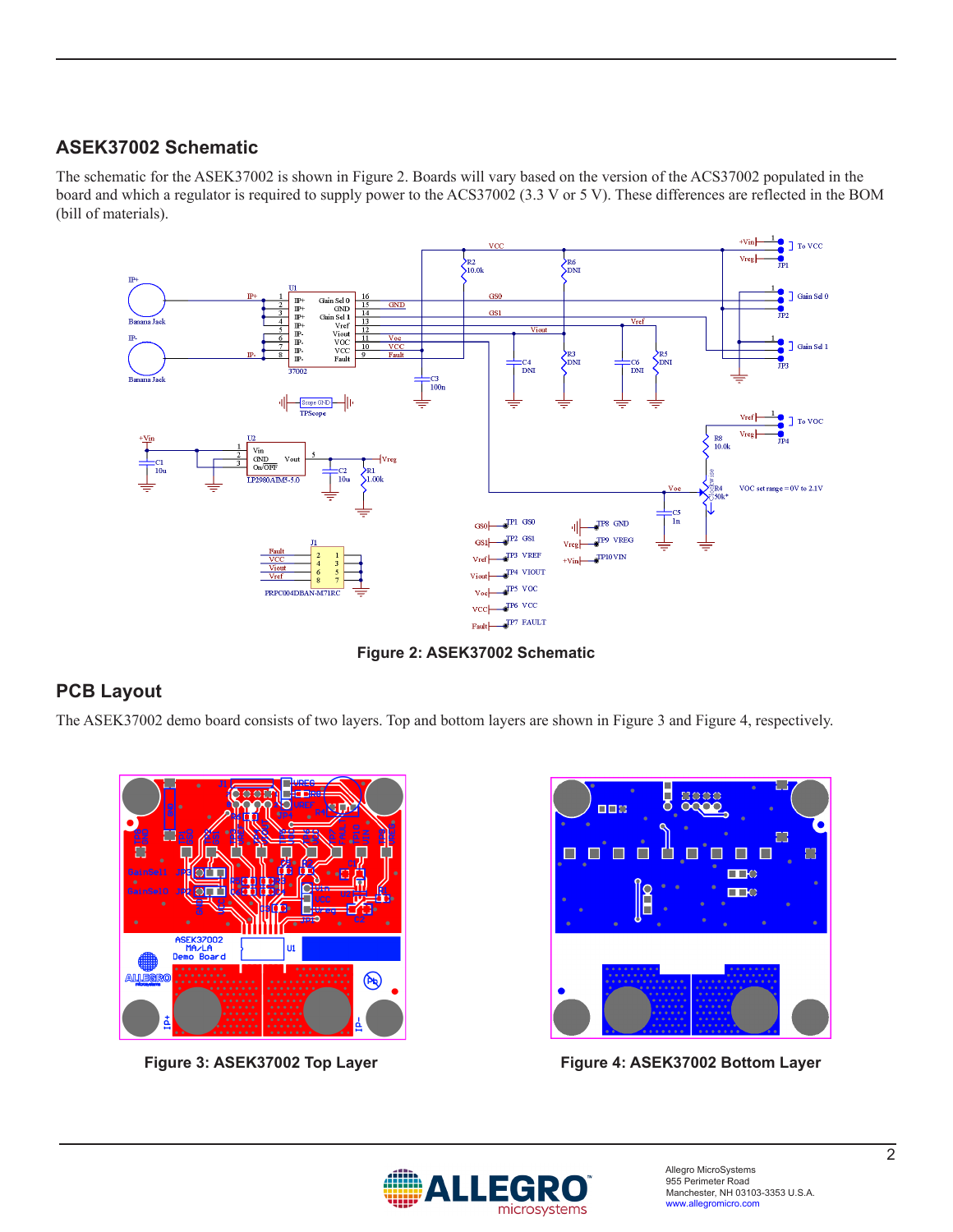### **Bill of Materials**

#### **Table 1: ASEK37002 Bill of Materials**

| <b>Reference Designator</b>                                                          | <b>Description</b>                                                             |
|--------------------------------------------------------------------------------------|--------------------------------------------------------------------------------|
| U1                                                                                   | ACS37002                                                                       |
| U <sub>2</sub>                                                                       | IC, LP2980AIM5, SOT-23-5, 3.3 V or 5 V regulator depending on ACS37002 version |
| C1, C2                                                                               | Capacitor, 1206, X5R, 50 V, 10 µF                                              |
| C <sub>3</sub>                                                                       | Capacitor, 0603, X7R, 50 V, 100 nF                                             |
| C <sub>5</sub>                                                                       | Capacitor, 0603, C0G, 50 V, 1 nF                                               |
| R <sub>1</sub>                                                                       | Resistor, 0603, 1 $k\Omega$                                                    |
| R2                                                                                   | Resistor, 0603, 10 $k\Omega$                                                   |
| R4                                                                                   | Potentiometer, 50 k $\Omega$                                                   |
| R <sub>5</sub>                                                                       | Do Not Install                                                                 |
| C4, R3, R6                                                                           | Do Not Install                                                                 |
| $IP+$ , $IP-$                                                                        | Banana jack                                                                    |
| JP1, JP2, JP3, JP4                                                                   | 3 pin jumper to be used with 2-pin shunts                                      |
| TPFLT, TPGND, TPGS0, TPGS1,<br>TPIn, TPVCC, TPVin, TPViout,<br>TPVOC, TPVref, TPVreq | Test points                                                                    |
| TPScope                                                                              | 18ga wire jumper used as connection to PCB ground                              |

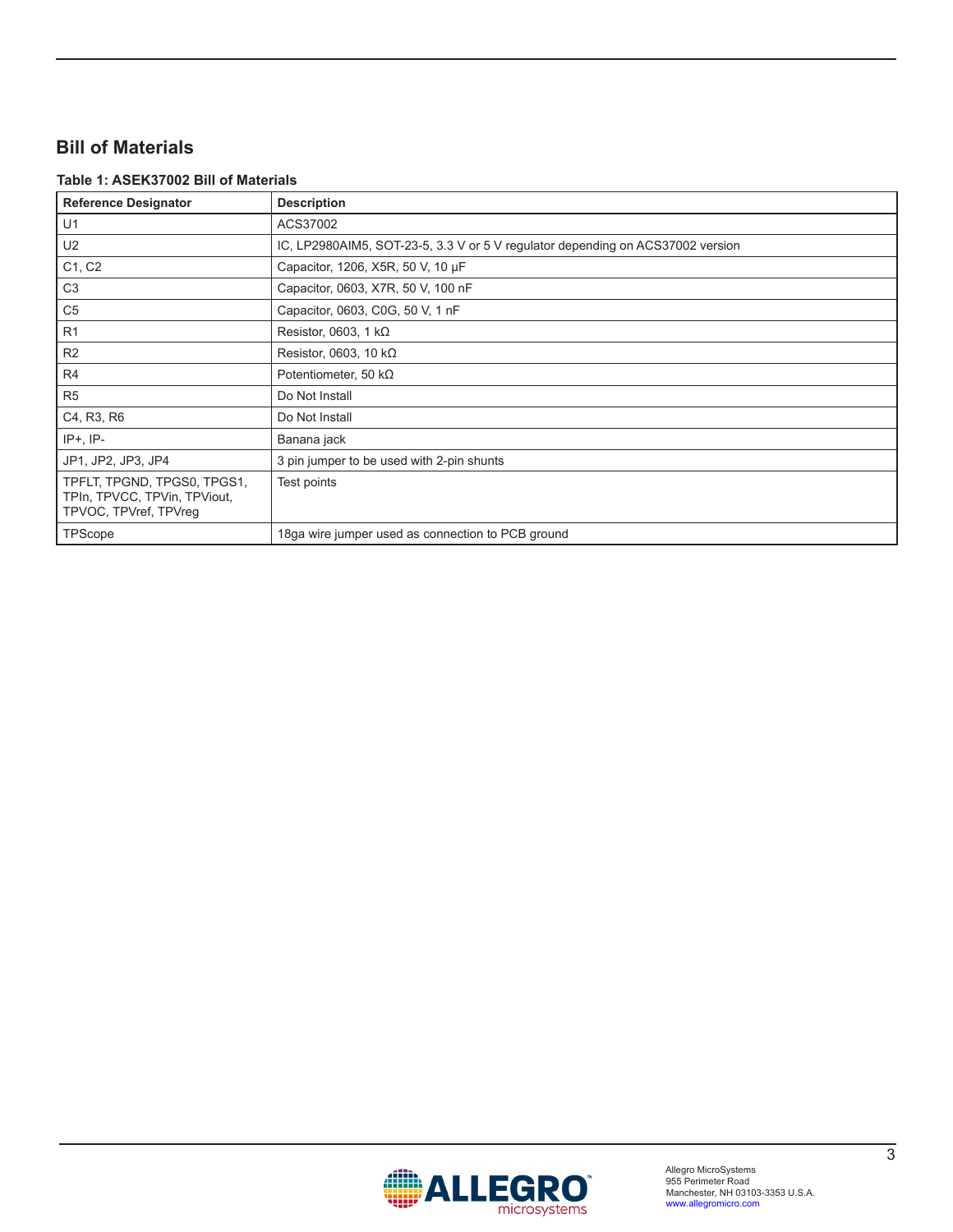#### **Related Documentation**

The ACS37002 product datasheet is available for download on the Allegro website. In addition, several application notes and related information is available. This information is listed in the table below.

| <b>Table 2: Related Documentation and Application Notes</b> |  |
|-------------------------------------------------------------|--|
|-------------------------------------------------------------|--|

| <b>Documentation</b>                                                                                                 | <b>Summary</b>                                                                                                                              | Location                                                                                                                                                                                            |
|----------------------------------------------------------------------------------------------------------------------|---------------------------------------------------------------------------------------------------------------------------------------------|-----------------------------------------------------------------------------------------------------------------------------------------------------------------------------------------------------|
| ACS37002                                                                                                             | Product datasheet defining common electrical<br>characteristics and performance characteristics                                             | https://www.allegromicro.com/-/media/files/<br>datasheets/acs37002-datasheet.ashx                                                                                                                   |
| ACS37002 Purchasing                                                                                                  | Purchasing homepage                                                                                                                         | https://www.allegromicro.com/en/products/<br>sense/current-sensor-ics/zero-to-fifty-amp-<br>integrated-conductor-sensor-ics/acs37002                                                                |
| An Effective Method for Characterizing<br>System Bandwidth in Complex Current Sensor<br>Applications                 | Application note describing methods used<br>by Allegro to measure and quantify system<br>bandwidth                                          | https://allegromicro.com/en/insights-and-<br>innovations/technical-documents/hall-effect-<br>sensor-ic-publications/an-effective-method-for-<br>characterizing-system-bandwidth-an296169            |
| DC and Transient Current Capability/Fuse<br><b>Characteristics of Surface Mount Current</b><br>Sensor ICs            | DC and Transient Current Capability/Fuse<br><b>Characteristics of Surface Mount Current</b><br>Sensor ICs                                   | https://www.allegromicro.com/en/Insights-and-<br>Innovations/Technical-Documents/Hall-Effect-<br>Sensor-IC-Publications/DC-and-Transient-<br>Current-Capability-Fuse-Characteristics.aspx           |
| ACS37002 Gerber Files                                                                                                | Schematic files containing demo board layers                                                                                                | https://www.allegromicro.com/-/media/allegro/<br>allegromicro/files/gerber-files/asek37002<br>gerber_files.ashx                                                                                     |
| High-Current Measurement with Allegro Current<br>Sensor IC and Ferromagnetic Core: Impact of<br><b>Eddy Currents</b> | Application note focusing on the effects of<br>alternating current on current measurement                                                   | https://allegromicro.com/en/insights-and-<br>innovations/technical-documents/hall-effect-<br>sensor-ic-publications/an296162_a1367_<br>current-sensor-eddy-current-core                             |
| Secrets of Measuring Currents Above 50 Amps                                                                          | Application note regarding current measurement<br>greater than 50 A                                                                         | https://allegromicro.com/en/insights-and-<br>innovations/technical-documents/hall-effect-<br>sensor-ic-publications/an296141-secrets-of-<br>measuring-currents-above-50-amps                        |
| Allegro Hall-Effect Sensor ICs                                                                                       | Application note describing Hall-effect principles                                                                                          | https://allegromicro.com/en/insights-and-<br>innovations/technical-documents/hall-effect-<br>sensor-ic-publications/allegro-hall-effect-sensor-<br>ics                                              |
| Hall-Effect Current Sensing in Electric and<br><b>Hybrid Vehicles</b>                                                | Application note providing a greater<br>understanding of hybrid electric vehicles and the<br>contribution of Hall-effect sensing technology | https://allegromicro.com/en/insights-and-<br>innovations/technical-documents/hall-effect-<br>sensor-ic-publications/hall-effect-current-<br>sensing-in-electric-and-hybrid-vehicles                 |
| Hall-Effect Current Sensing in Hybrid Electric<br>Vehicle (HEV) Applications                                         | Application note providing a greater<br>understanding of hybrid electric vehicles and the<br>contribution of Hall-effect sensing technology | https://allegromicro.com/en/insights-<br>and-innovations/technical-documents/<br>hall-effect-sensor-ic-publications/hall-effect-<br>current-sensing-in-hybrid-electric-vehicle-hev-<br>applications |
| Achieving Closed-Loop Accuracy in Open-Loop<br><b>Current Sensors</b>                                                | Application note regarding current sensor<br>IC solutions that achieve near closed-loop<br>accuracy using open-loop topology                | https://allegromicro.com/en/insights-and-<br>innovations/technical-documents/hall-effect-<br>sensor-ic-publications/achieving-closed-loop-<br>accuracy-in-open-loop-current-sensors                 |
| Allegro Current Sensor ICs Can Take the Heat!<br>Unique Packaging Options for Every Thermal<br><b>Budget</b>         | Application note regarding current sensors and<br>package selection based on thermal capabilities                                           | https://allegromicro.com/-/media/allegro/<br>allegromicro/files/application-notes/an296190-<br>current-sensor-thermals.ashx                                                                         |